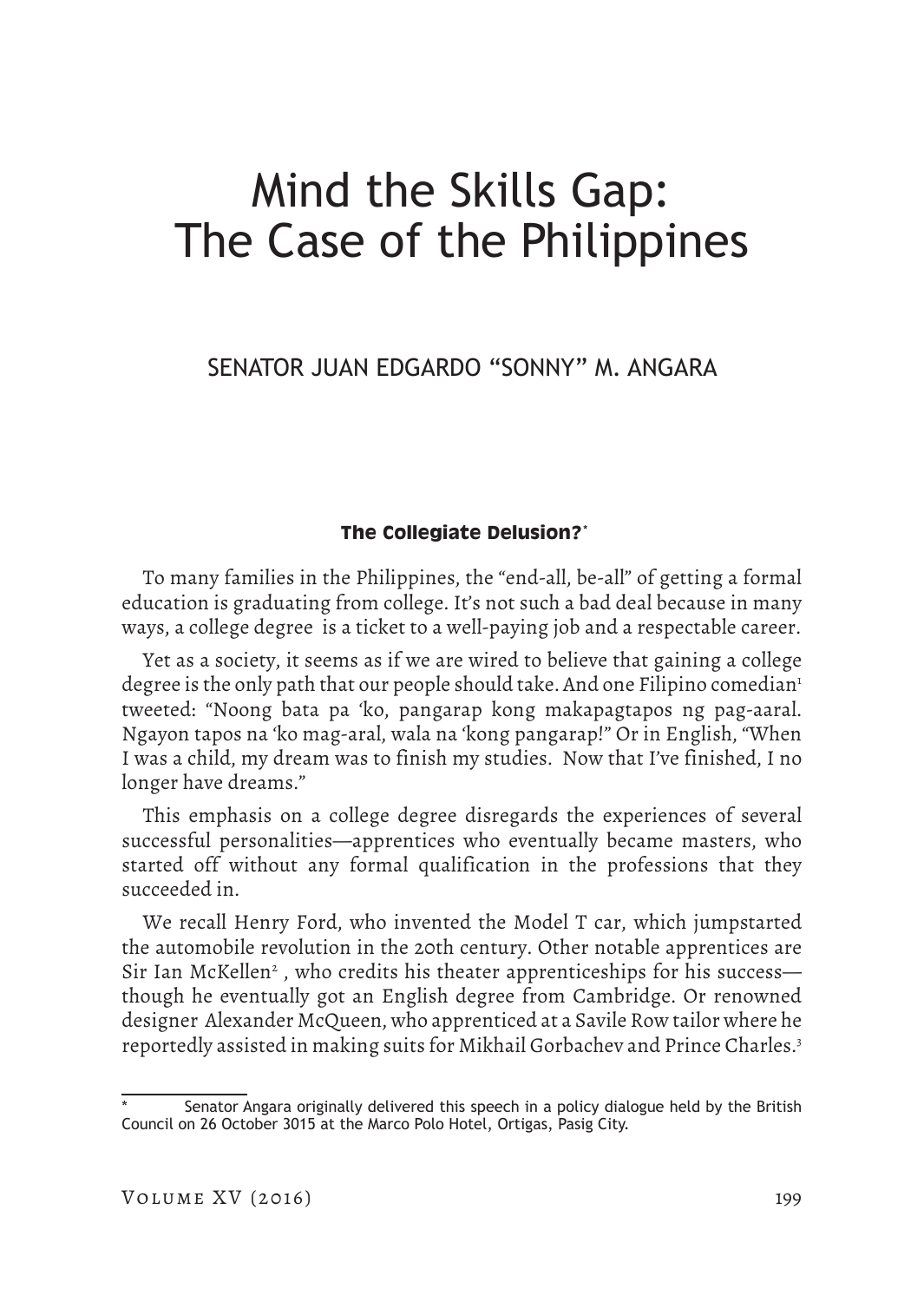What matters isn't necessarily education and the qualifications that one earns from it, but the skills they acquire and are able to develop, and make profitable later on. Many studies have emphasized the link between economic growth and skills development—which includes formal instruction in schools and universities, but also unstructured on-the-job experiences and enterprisebased trainings.

A 2012 UNESCO briefing paper highlighted how skills development programs—including technical vocation courses—help overcome social disadvantage by helping poorer families earn more, teaching disenfranchised youth to be more responsible and allowing more women to work and become productive citizens.4

Thus, the rallying cry for a country like the Philippines that is replete with social disadvantages shouldn't just be "education for all," but rather, "workskills for all." And as one speaker emphasized, work-skills that one can make profitable later on.

# **"The Coming Jobs War"**

There is one what one author called, the Coming Jobs War.

Jim Clifton, author and Chairman and CEO of pollster company Gallup, dubbed this challenge the "Coming Jobs War," even likening its deep impact and wide scope to a world war5 referring to the coming competition for good jobs across the world.

Citing six years worth of Gallup's World Poll, Clifton argued that the foremost desire of any person in the world today is a job—whether it's for themselves or for their loved ones. He further cited that as of 2011, 3 billion adults aged 15 and older answered they are working or are looking for a job. Many of them need full-time, formal employment to make a decent living. Yet, there are only 1.2 billion of such jobs in the world, highlighting just how intense competition over them will be.

On one hand, the world needs to consider how it can quickly fill in the global shortfall of 1.8 billion decent jobs—it's probably a bigger figure right now. On the other, it must assure that people have the skills needed for the jobs that already exist today.

These imperatives are resoundingly true for the Philippines, where so many are poor, unemployed and underemployed.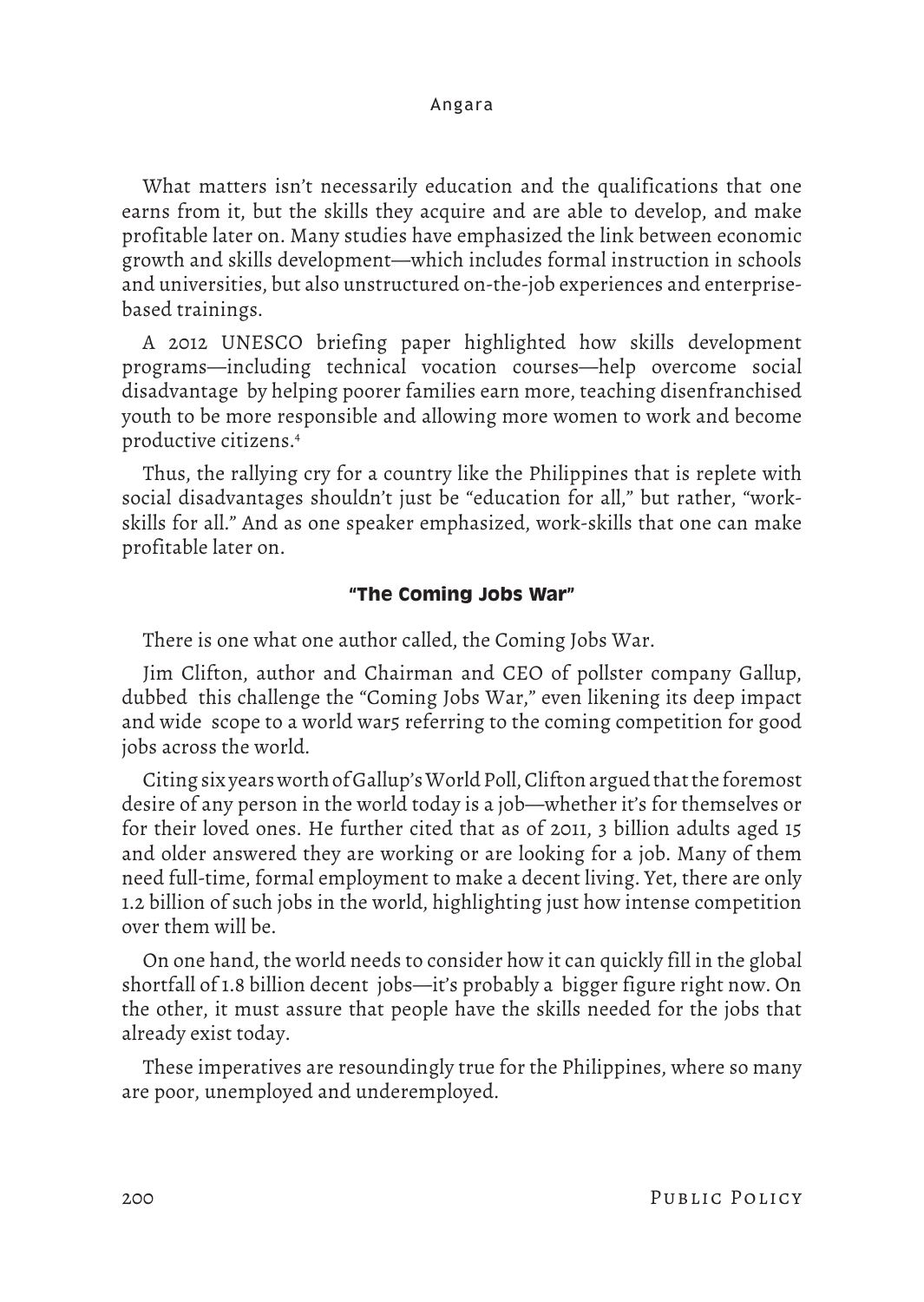Respondents in the September 2015 Ulat ng Bayan Survey of Pulse Asia rated "creating more jobs" as the 4th most urgent national concern—the first being "increasing the take home pay of workers." Both concerned with employment and the level of skills possessed by employees.

And with the competition globalizing initiatives like ASEAN Economic Integration will bring, we need to respond to the issues that blunt the Philippines' competitive edge like lack of access, flexibility and efficiency in education; job-skills mismatch caused in part by lack of labor market information; or the absence of effective dual education and training schemes.

## **Improving Formal Education**

The first step at bridging the skills gap is to improve formal education. Thankfully, the Philippines has been undertaking important changes to its education system in the past years under the Aquino administration.

At the onset, this underscores the need for better public education, and in turn, for greater budgetary support from the state, which the Aquino administration has consistently increased over the last few years from only P74.71 billion in 2010 to P364.66 billion in 2015. Should the proposed budget for 2016 be approved, the Department of Education will receive around P433.67 billion—pushing the state subsidy per public school student to P20,600 from P8,800.6

## **Open and Distance Learning**

Congress also passed two laws institutionalizing open, "classroomless" education—one for high schools7 and another for tertiary education8. For some, these mean not having to quit their jobs to fulfill their school requirements or travel kilometers to get their lessons and take their quizzes.

#### **Ladderized Education**

Congress also passed recently the Ladderized Education Act (RA 10647), which streamlines and harmonizes the interface between technical-vocational training programs with tertiary education. That is, a TESDA graduate's training certificate can now be credited towards getting a full bachelor's degree—thereby making the educational system more accessible and flexible and seamless.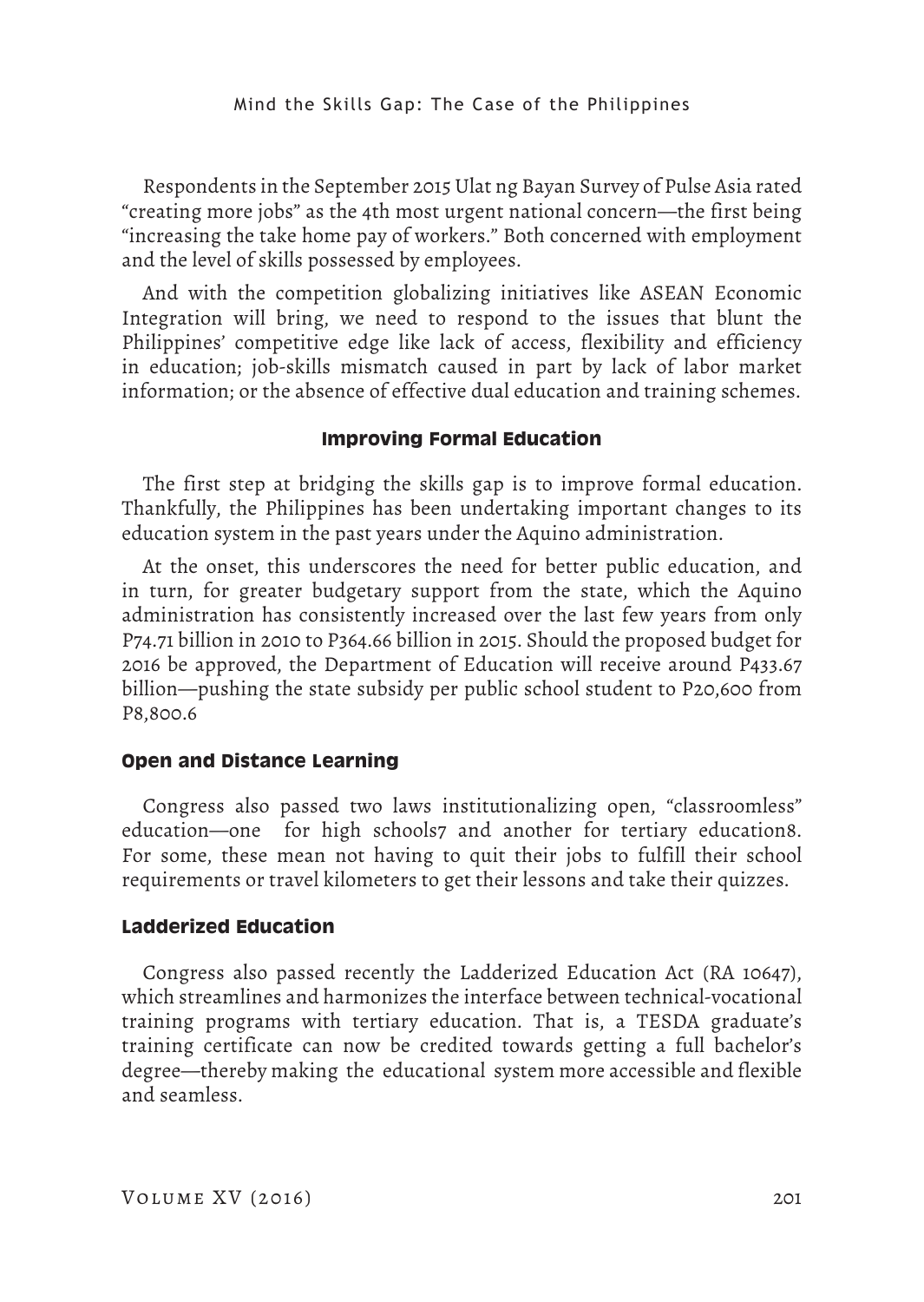This means a nursing aide can now study to become a registered nurse, without having to go through the full four to five academic years. In time, the same can be true for our welders who want to become metallurgical engineers; or plumbers working to become hydrologists.

Specifically, the law institutionalizes the Philippine Qualifications Framework9 — which acts as a nationwide system of educational standards, under which the Department of Education (DepEd), the Technical Education and Skills Development Authority (TESDA), and the Commission on Higher Education (CHEd) are tasked to match levels of qualification (or educational attainment) with the specific skills, competencies, and knowledge ("learning outcomes") that graduates and course-finishers should have. I guess the model here would be something alongside the UK system where the guilds had developed or even the German apprenticeship system.

The PQF then becomes the jump-off point for a true nationwide, ladderized education program (LEP). As skills and qualifications will be clearly matched, students can now seamlessly jump between education or training sectors where hopefully they also earn while they learn.

#### **UNIFAST**

On top of this, President Aquino recently signed the Unified Financial Assistance System for Tertiary Education (UNIFAST) Act<sup>10</sup> which among other things ensures that government scholarships and grants-in-aid are indeed given to those who deserve and need them most.

A key realization here was that it's not just the magnitude or amount of educational investment that matters, but also its efficiency and effectiveness of educational interventions.

One of our key findings was that many recipients of government's grants were not from the poorest families. There were no tracer studies for all the scholarship programs for the last two decades or so. There was no macro information on whether students had used their training which is funded by government money to good use—whether they were working in the same industries as they had receive degrees in. Things like that would hopefully be addressed with the passage of UNIFAST.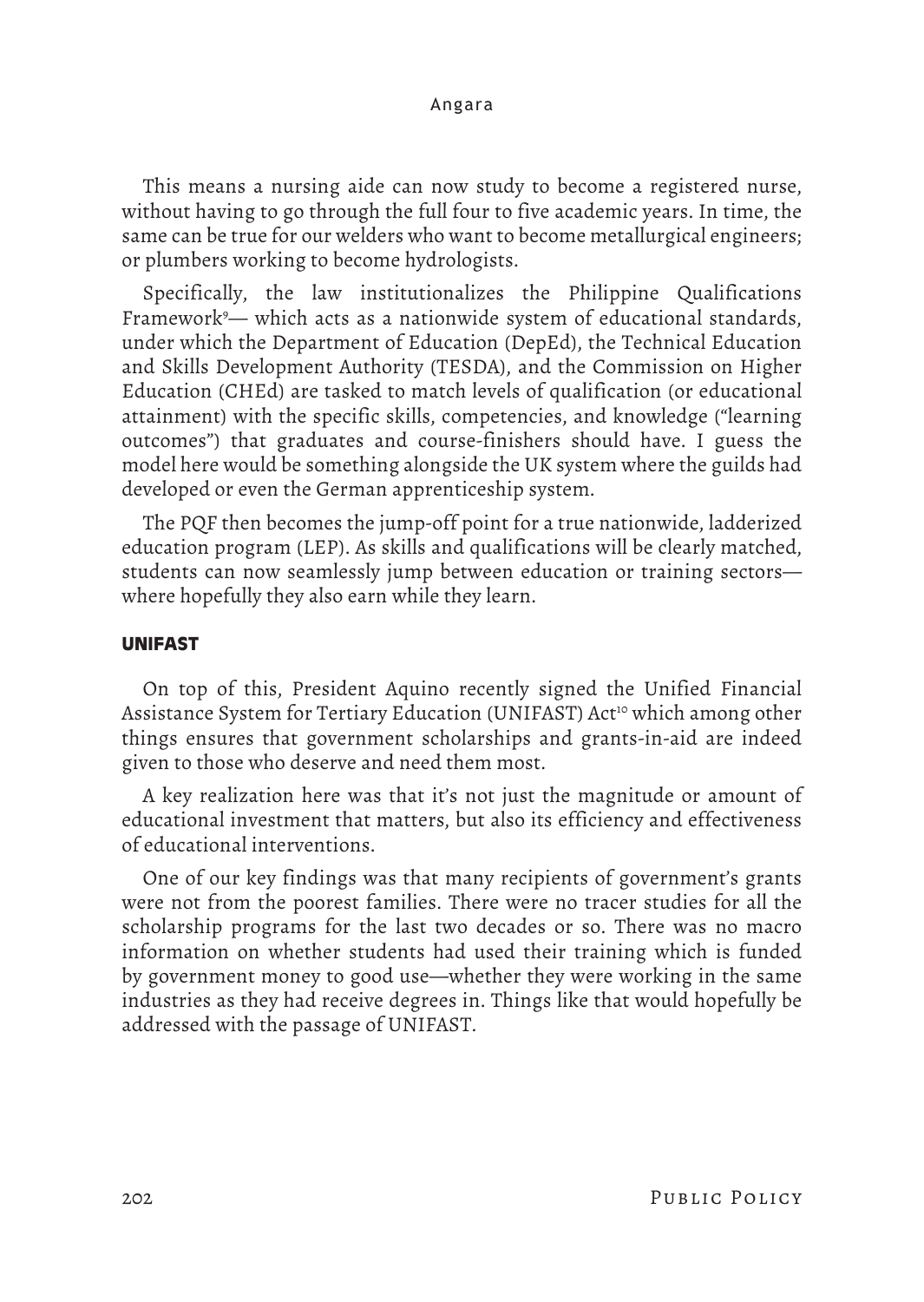## **Quality over Quantity**

This message was recently echoed by a special chapter in ADB's flagship report on Asia for 2015.11 The chapter emphasized that a country's quality of education (measured for instance by PISA<sup>12</sup> and TIMSS<sup>13</sup> science and mathematics test scores) not its quantity (often measured in years of educational attainment), was the true driver of its economic growth.

In fact, the chapter highlighted that according to ADB estimates using labor force surveys, there is a growing "overqualification" problem in the Philippines, where people with high levels of educational attainment are working in jobs that do not require such qualifications $14$ .

In the Senate for instance, we have a security guard who graduated from a nursing course. On one hand, this could point to the paucity of high-skilled jobs that could absorb the high-skilled graduates. On the other hand, this may indicate a substandard quality of education, hinting at real-life instances such as the security guard I mentioned or where companies require college degrees from cashiers or sales clerks.

#### **Closer Interface between School and Work**

Clearly, there is a need for closer interface between school and work. The education and jobs sector should be a real tandem, not a ceremonial one. And this requires in a trifocalized system like ours, agencies to work together. Thankfully, in the last few years, they have been working together. But we have, in my experience as a public servant, there have been times where they have not been working together. And not pursuing the same directions.

So clearly, it's not enough that we get more people into schools, especially if the instruction they receive leaves them ill-prepared for the world of work highlighting what the ADB report cited as the importance of the quality of educational investment, on top of its quantity.

And clearly we need to improve our economy. I think later on we have a session this afternoon on Supply and Demand. It's not enough to produce the supply. You must also create demand. And I guess that's a totally different debate altogether. Much has been written about industrial policy. And fostering the ecosystem for entrepreneurship. For science innovation. For our scientists to work.

I was chatting with one of our speakers and we were looking at the British Council's banner on Arts. And I was asking her about programs for Arts,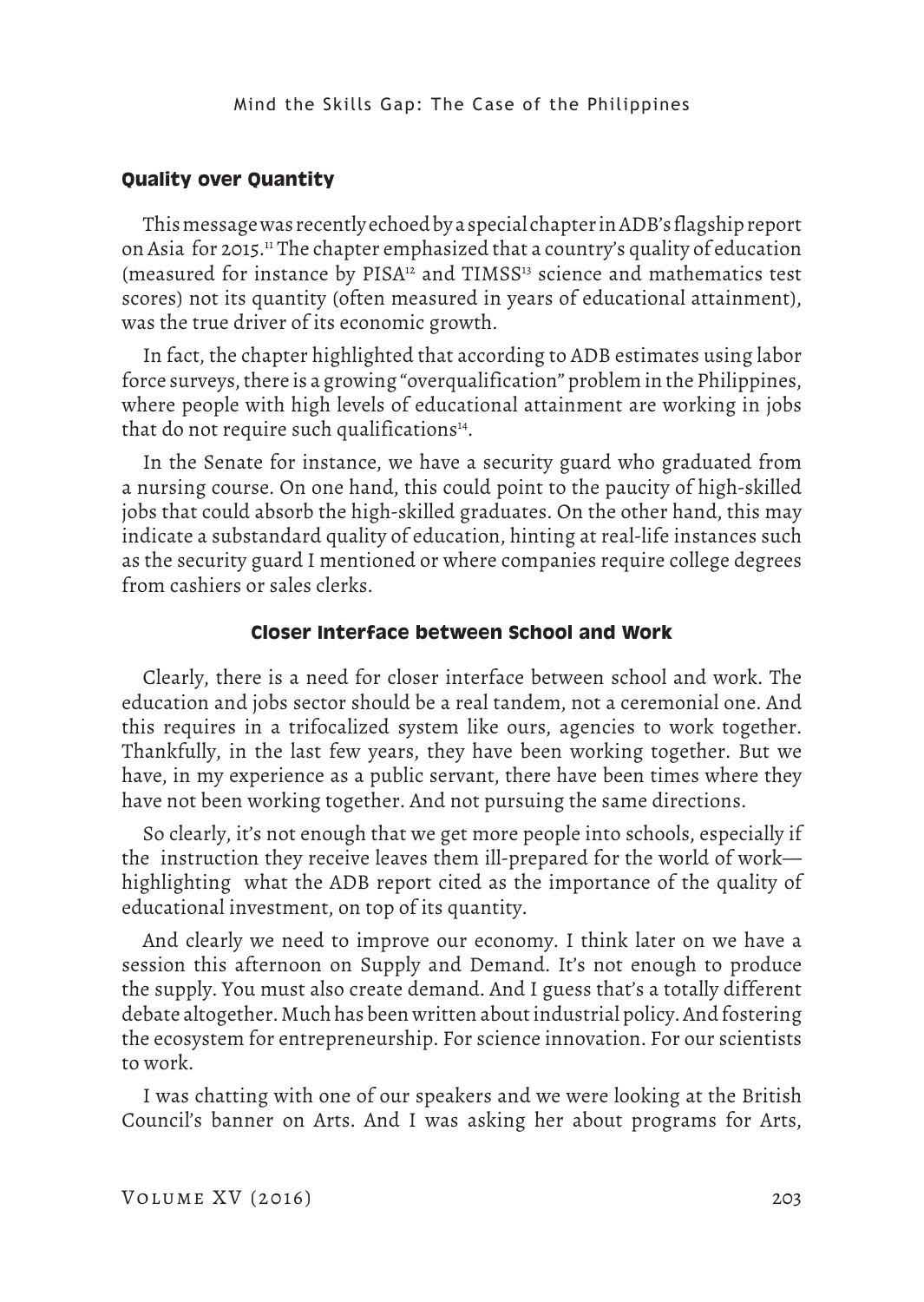#### Angara

because you go abroad and half the entertainers are Filipinos. On a cruise ship. You go to Disneyland, during a Lion King show. You go to Drury Lane in the UK. And half the cast members could be Filipino. So it's not enough that we create the supply. The point being we also have to create that demand.

Official data<sup>15</sup> shows that 34.8 percent or 932,000 of the 2.68 million Filipinos who were unemployed in April 2015, held a degree or had finished some college units. Some dub this the "educated unemployed" problem and pin the blame on a job-skills mismatch that stems from institutional discord between the education and jobs sectors.

This problem becomes even clearer when 33.3 percent of the unemployed or around 894,000 are also high school graduates. What kind of basic education are we providing when our students are unable to land a job right after?

The K to 12 system<sup>16</sup> will hopefully address this. The longer education cycle coincides with a decongested curriculum and multiple tracks that operate on the assumption that not every one is meant for the university.

# **Stronger Public Employment Service Offices**

Part of what causes a rift between schools and jobs is the lack of a systematic way for collecting labor market information. That is, there is no institutional mechanism from which schools and companies can signal to each other what they're doing or what they need.

As Acting Chair of the Senate Committee on Labor, Employment and Human Resources, we pushed for the passage of a bill strengthening the Public Employment Service Office (PESO) across the country. At present, it is cities, provinces and first-class municipalities which have PESO offices. We have a few thousand across the country. Of course, the quality of the different PESO offices would vary, depending on the budgetary allocations given and also depending on the vigor with which its heads or leaders pursue disseminating labor market information.

But hopefully, at 1 o'clock this afternoon, this PESO law will be signed by the President during the PESO annual national congress at the PICC. Definitely, one reform we made was to make it nationwide and make it required for all municipalities—because it is the third, fourth, fifth, sixth class municipalities, the poorest towns in the country which need this kind of labor market information. It is their citizens who need to know where the jobs are.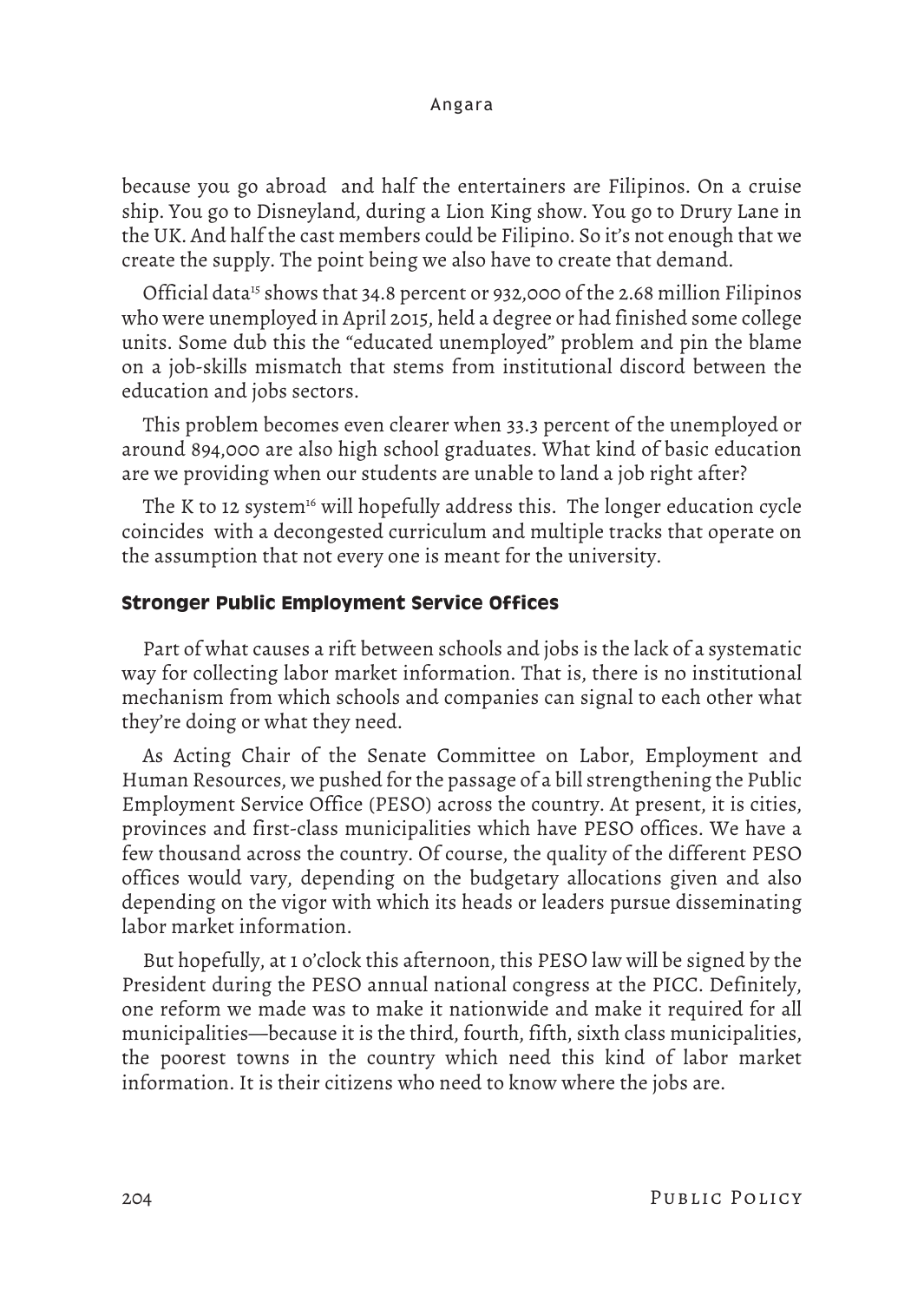I think there was a GMA 7 TV story about a poor lass from Samar, one of the country's poorest provinces, who had spent all her money-savings for two weeks in Manila as a jobseeker and had gone home after not having found any jobs. So clearly, there are these information asymmetries which really get in the way and are easily addressed in the Information Age. All you need is a person manning a computer putting in the right data, and mining the data. In this age of Big Data, there's almost no excuse for not having these types of information available in every nook and cranny of our archipelago.

Almost like local placement agencies, these offices will also serve as clearinghouses for a locality's labor market information. Employers will have a better idea of local labor pool's skills and competencies while schools will have a better grasp on which jobs are in demand in the area. Such information will better inform our career guidance programs, but also lay the groundwork for a solid nationwide skills development program.

#### **Better Dual Trainings, Apprenticeships**

We are also overseeing Senate dialogues on reforming our current apprenticeship and dual training systems.

For instance, we have a Labor Code which was passed as a Presidential Decree during the Marcos years of the 1970s, which prescribed a maximum of six months for an apprenticeship program. This may be too short for many companies, where we heard of apprenticeship programs lasting 1 or 2 years, especially in more advanced, high-tech, and technical industries. So, under current laws, allowing an apprenticeship to go beyond the six month limit means an apprentice should be regularized—in a sense, defeating the foremost incentive of the apprenticeship system.

But if limits will be relaxed, safeguards are needed to ensure that apprentices—student- or trainee-workers who receive 75 percent of the minimum wage—are trained meaningfully and not abused as cheap labor.

Part of the problem appears to be lack of buy-in from enterprises. Where there were 1,029 apprenticeship programs registered<sup>17</sup>, only 875 out of the tens of thousands of companies in the Philippines were active participants. This ought to prompt us to revisit and rethink how more companies can be enticed to apprentice their workers. Can they be incentivized for instance to think of themselves also as learning institutions, rather than just profit-driven enterprises?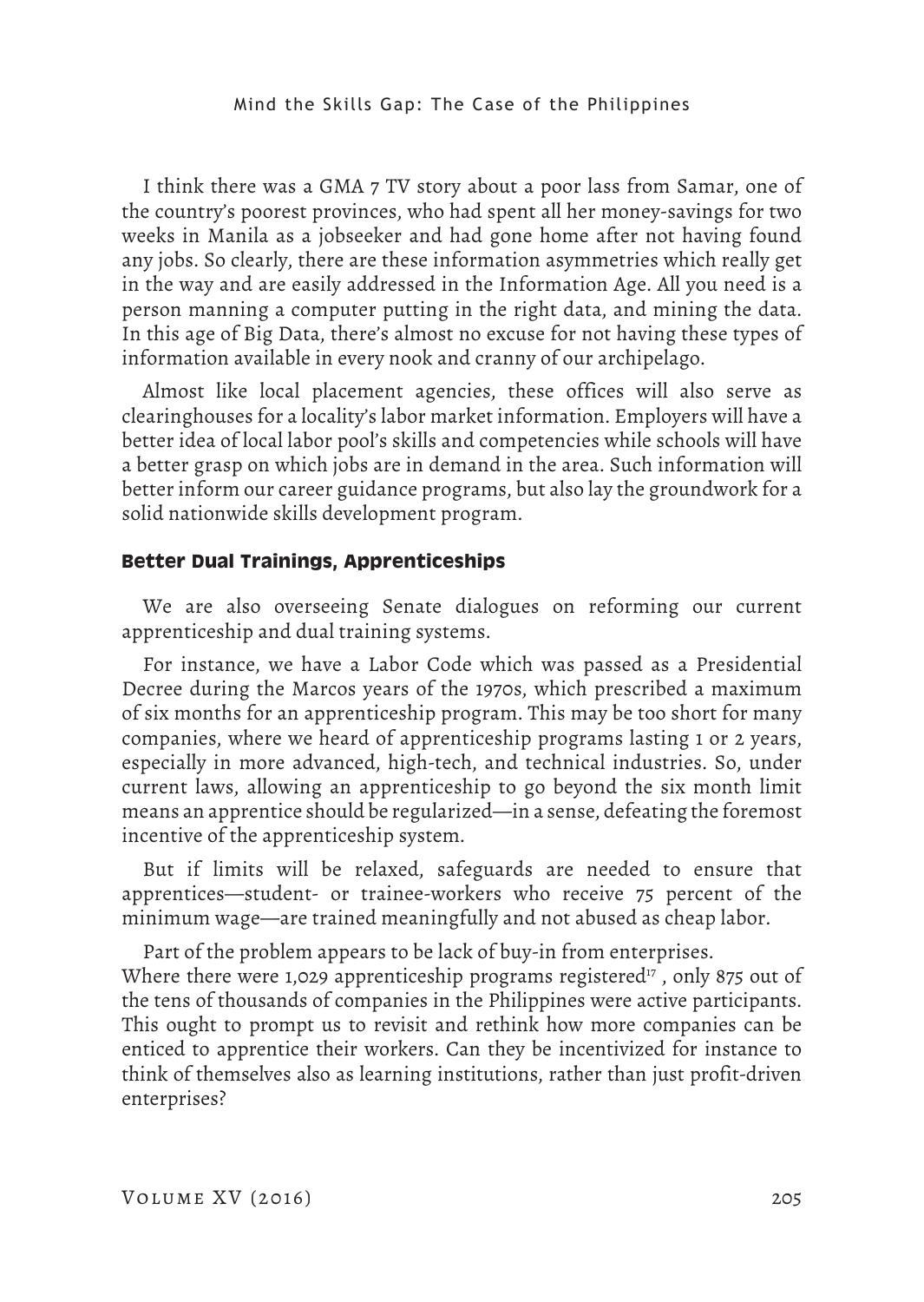# **New Paradigms and Pedagogies**

Clearly, there is a need for new paradigms and pedagogies. The Philippines needs to consider these for the country's skills development framework to be a meaningful and long-term driver of economic growth. It should consider that the world of work constantly changes.

For instance, some scholars have even estimated that a significant percentage of jobs—up to 47 percent of jobs in the United States—may be automated within the next two decades.18 Some say the growing industries of the Philippines—the BPO industry for instance—would no longer exist in the next five to ten years. The jobs that our children will be working in may not even exist today. Industries may disappear in the next decade or so.

Thus to meaningfully prepare, no less than large generational investments in education and skills development are needed. Sector-wide efforts—across businesses, schools and bureaucracies—should be exerted not just to implement programs well, but also to collect adequate information for scientific decisionmaking and perhaps even to pioneer experimental models.

Clearly, there is a need to ramp up investments in research and innovation, in STEM education, while at the same time also encouraging an ecosystem which allows the entrepreneurial spirit to thrive. The jump from a developing country to a developed one cannot happen without us having both of these important factors.

Any innovation and transformation in world of work will sooner or later reach the Philippines. And in that sense, there will always be a skills gap that we have to mind and be prepared to bridge.

Thank you!

## **Notes**

- 1. Ryan Rems Sarita, 2015 winner of Showtime's "Funny One" contest
- 2. The Queer Encyclopedia of Film & Television. pp. 210-211. Summers, C. (2005).
- 3. "Alexander McQueen Unqualified success: 11 famous ex-apprentices," *The Telegraph*, http://www.telegraph.co.uk/education/11075468/Unqualifiedsuccess-11-famous-ex-apprentices.html?frame=3027270
- 4. Adams, Arvil V. 2011. The Role of Skills Development In Overcoming Social Disadvantage. Background paper prepared fro the Education for All Global Monitoring Report 2012 of the UNESCO.